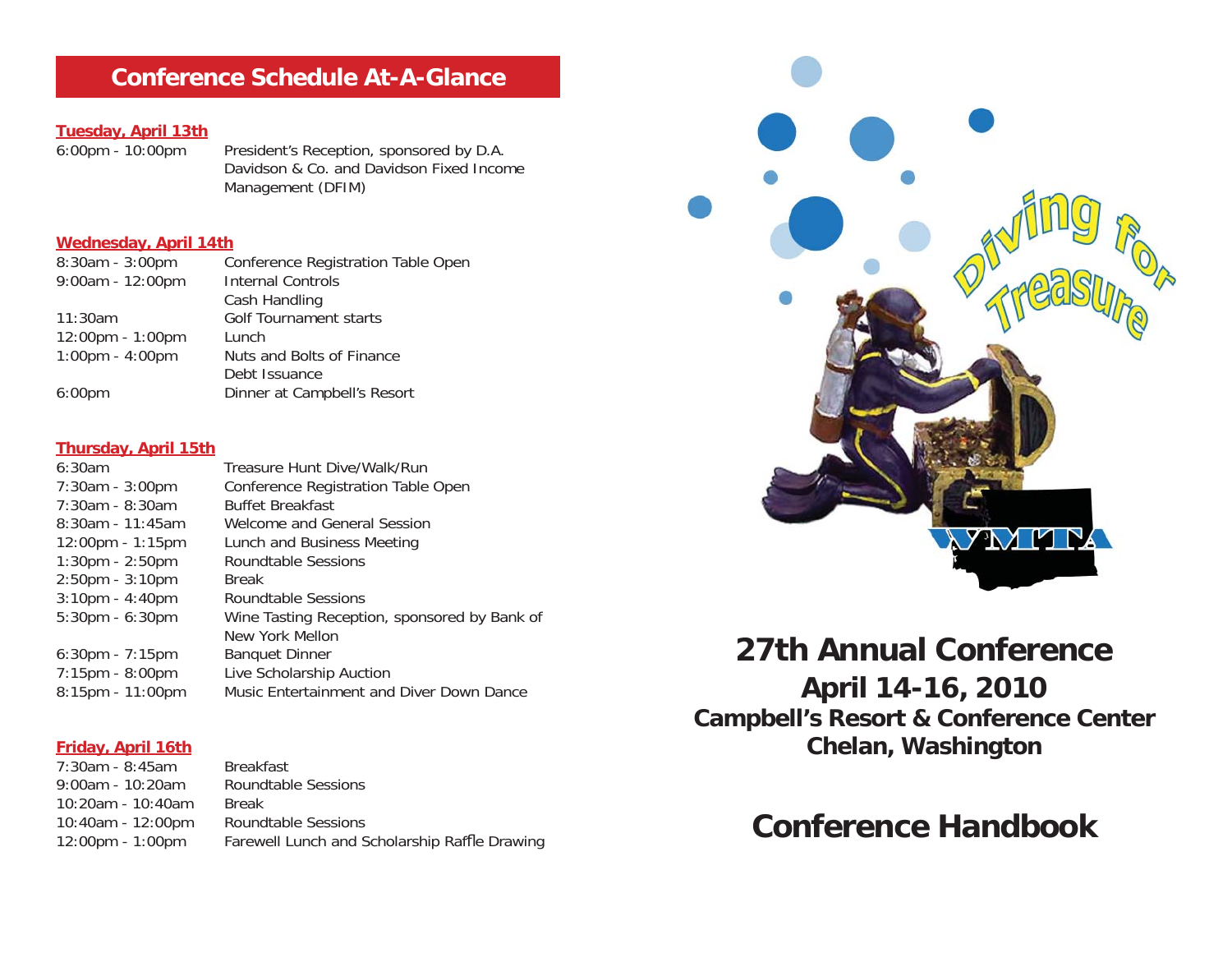### **WMTA Mission Statement**

To promote the profession of Municipal Treasurers in the state of Washington through education, mutual support, professional recognition, and legislative advocacy.

> You can visit the WMTA web site at**www.wmta-online.com**



**Upper Level**

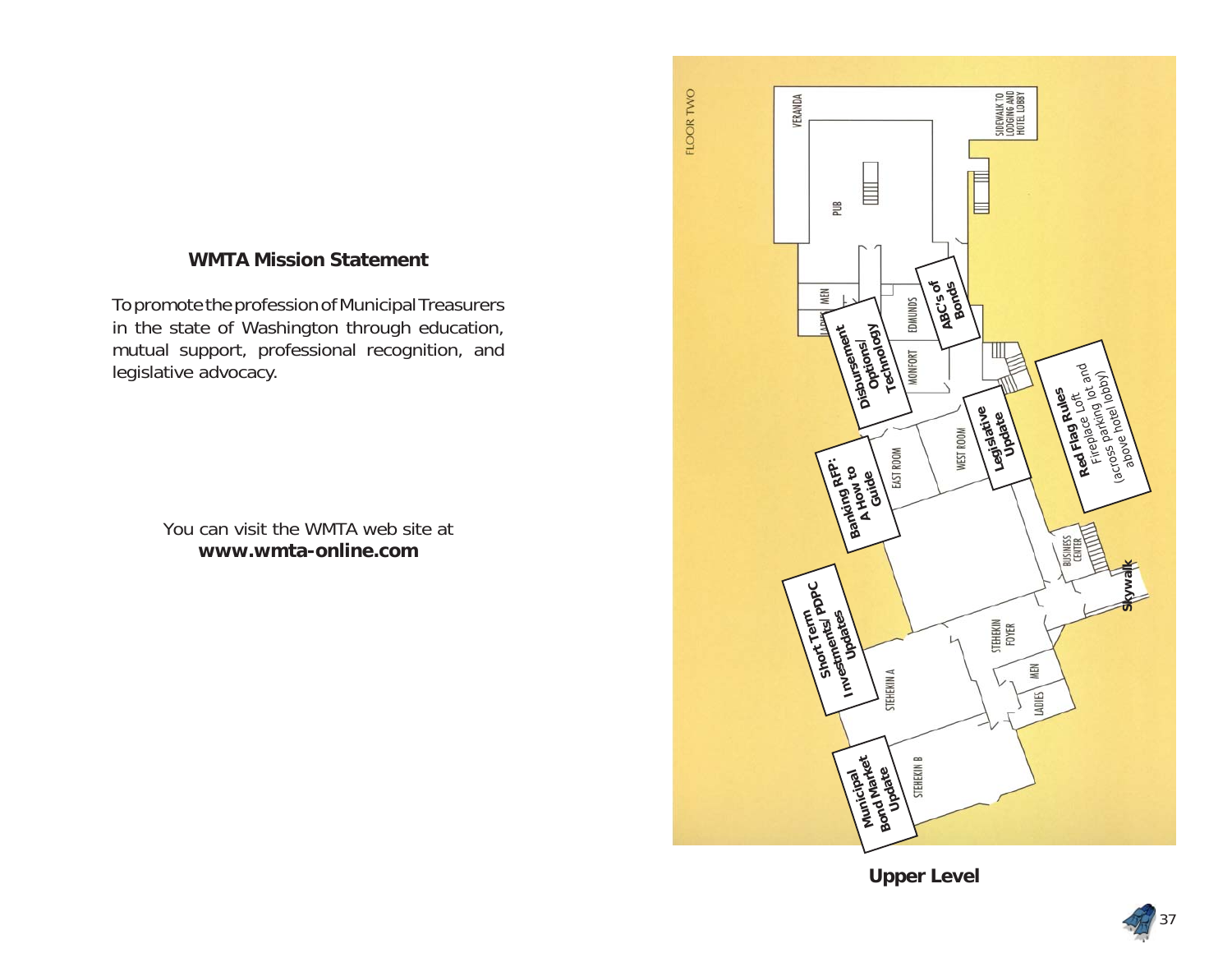

# **Contents**

| Association of Public Treasurers (APT US&C)  28-29 |  |
|----------------------------------------------------|--|
|                                                    |  |
|                                                    |  |
|                                                    |  |
|                                                    |  |
|                                                    |  |
|                                                    |  |
|                                                    |  |
| Conference Schedule At-A-Glance  Back Cover        |  |



1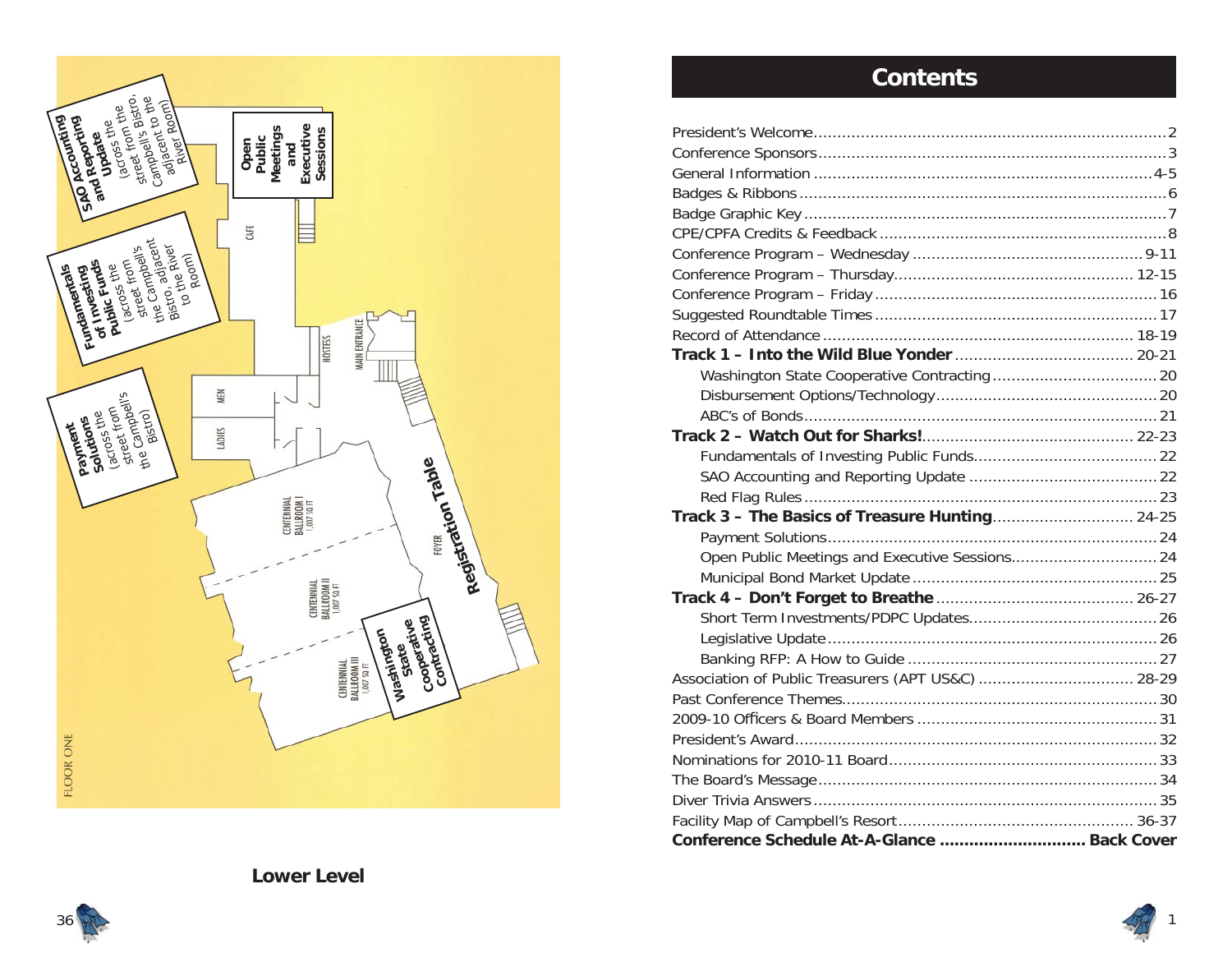# **President's Welcome**

**Welcome** to the 27th annual WMTA conference. The annual conference began in 1983, and our location at Lake Chelan continues to be enjoyed by our members and sponsors. Our conference theme this year is **Diving for Treasure**, so prepare yourself for our treasures of knowledge as you pursue an enriching session.

On Wednesday your divemaster has planned a day of instruction to test your dive skills to prepare you for a successful treasure hunt. You will have opportunities to learn about **Internal Controls, Cash Handling, Nuts & Bolts of Finance,** and **Debt Issuance**.

By the time Thursday arrives, you will be eager to hear about the hidden dangers locating your treasure and the secrets that will lead you to gold. Our General Session keynote speaker Arun Raha, State Economist, will provide you many clues to finding your way to sunken treasure.

All of our roundtable sessions will offer you opportunities to refine your diving skills and hopefully lead you to a wealth of knowledge. You can pick and choose how to navigate the various roundtables in completing your dive. Later after surfacing, you are welcome to join the rest of the dive team in enjoying fine wine, food, auctioning for more booty, and a relaxing treasure hunters' dance.

On behalf of the WMTA Officers and Board, welcome all treasure hunters. May all your **Diving for Treasure** be rewarding.

– Michael Legarsky, President

## **Diver Trivia Answers**

- 1. Alexander the Great.
- 2. Swiss mathematician and computer guru Hannes Keller. He dived to a depth 1,000 feet of sea water off California in 1962, breathing a mixed gas.
- 3. Never hold your breath when scuba diving.
- 4 About 70%.
- 5. He is credited with inventing (on paper) the first scuba apparatus.
- 6. They provided suicide pills.
- 7. The blue whale.
- 8. About \$450 million in gold, silver, and gems.
- 9. French physiologist Paul Bert, in 1878.
- 10. The Australian box jellyfish Chironex fleckeri (a.k.a. Sea Wasp, Indringa, Fire Medusa).
- 11. Three.
- 12. The egg case of some sharks.
- 13. In air, there is a slight delay between arrival of a sound at one ear and at the other. In water, sound travels eight times faster, and the delay is so short as to be imperceptible.
- 14. The Belize Barrier Reef.
- 15. 130 feet.



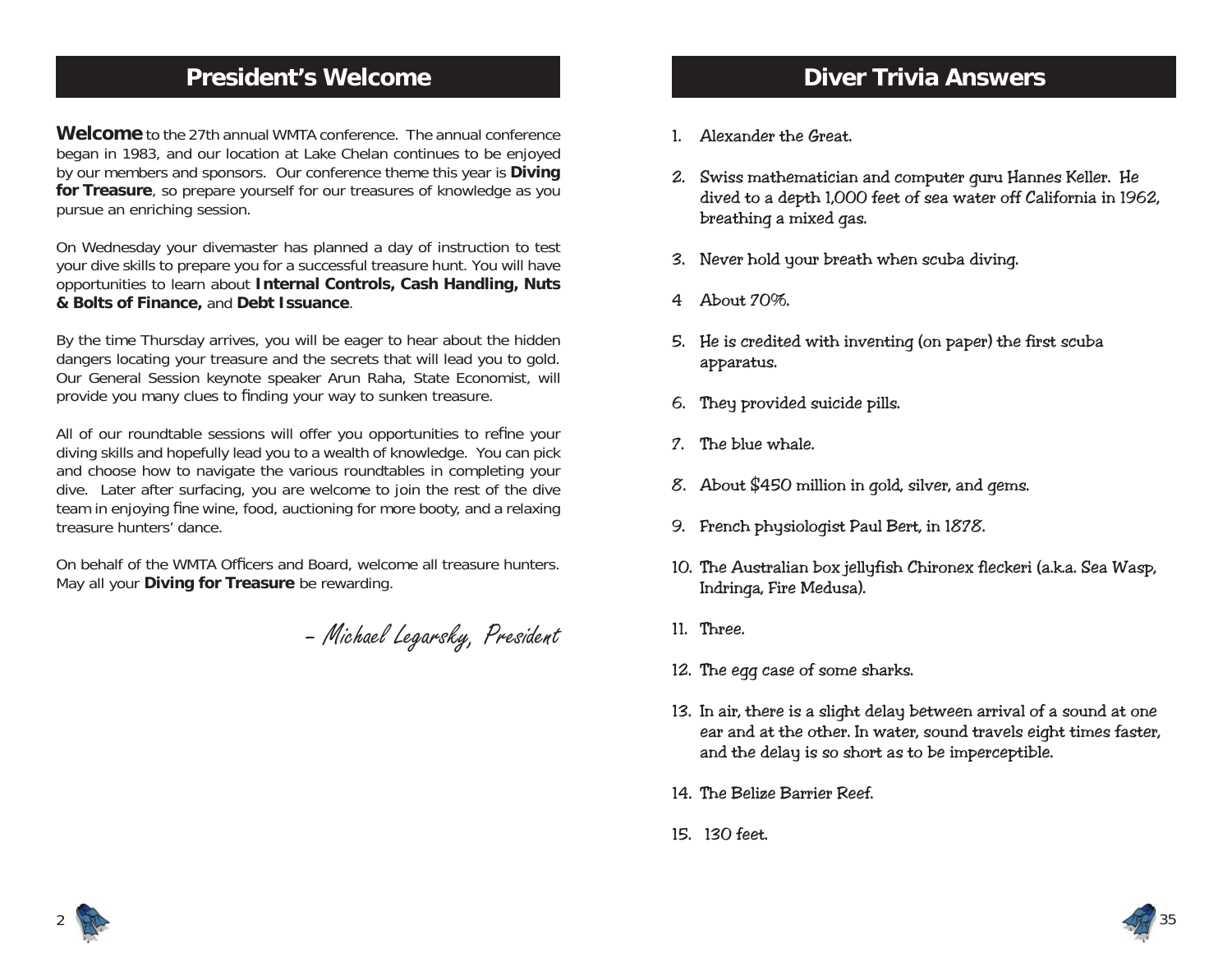# **The Board's Message**

As we wrap up on the final day of conference, it is our goal that your time here has been well spent. We would like to ask that you take a moment to consider the following questions about this week.

- $\Box$  Did you meet new friends?
- $\Box$  Did you collect new networking contacts?
- $\Box$  Did you obtain any new or updated information?
- $\Box$  Did you get a chance to relax, have fun, and feel refreshed?

Hopefully you can answer "yes" to one or several of these questions. We are very interested in your feedback. We encourage you to complete your WMTA 2010 Conference Surveys which will be sent to you via email. Your comments help us make plans and improvements for next year's conference.

We thank each of you for your attendance and participation this year. Don't forget, the WMTA Board is always looking for enthusiastic individuals to assist with next year's conference. If you are interested in helping out with any of the conference or board committees (audit, budget, conference, education, historian, investment policy certification, legislative, membership, newsletter, nomination, or scholarship), please call or email any board member. You can find our phone and email addresses on the WMTA web site at **www.wmta-online.com**.

Just a reminder that WMTA will be emailing out a quick and user friendly survey next week. We would appreciate it if you would take the time to give us your conference feedback and comments. We think feedback is a gift!

# Diver Trivia No. 15

What is the recommended maximum depth that sport advanced scuba divers are trained to dive to? Answer on page 35

# **Conference Sponsors**

The WMTA Board and the Conference Chair would like to extend a very special **thank you** to all the sponsors who have helped make this 2010 conference a success. A Conference such as this requires significant financial resources. The generosity of the sponsors allows the WMTA to continue to provide quality educational programs at an affordable cost.

Sponsors provide financial assistance for events such as the President's Reception, meals, break refreshments, receptions, the Treasure Hunt Dive/Walk/Run, tote bags, T-shirts, the golf tournament, and much more.

A complete listing of all Conference sponsors is also included in your registration packet. Throughout the Conference, please take a moment to welcome and thank the representatives of these businesses.

> **Bank of America Merrill Lynch Bank of New York MellonBond Logistics LLC Cantor Fitzgerald Cashmere Valley Bank Cutwater Asset Management D.A. Davidson & Co.Davidson Fixed Income Management (DFIM) Foster, Pepper & Shefelman K&L Gates LLP KeyBank Martin Nelson & Company Piper Jaffray Seattle Northwest SecuritiesSiebert Brandford ShankSterling Savings Bank Union BankUS BankVining Sparks Wells Fargo Bank**

# Diver Trivia No. 1

Which ruler of ancient times descended underwater in a diving bell? Answer on page 35

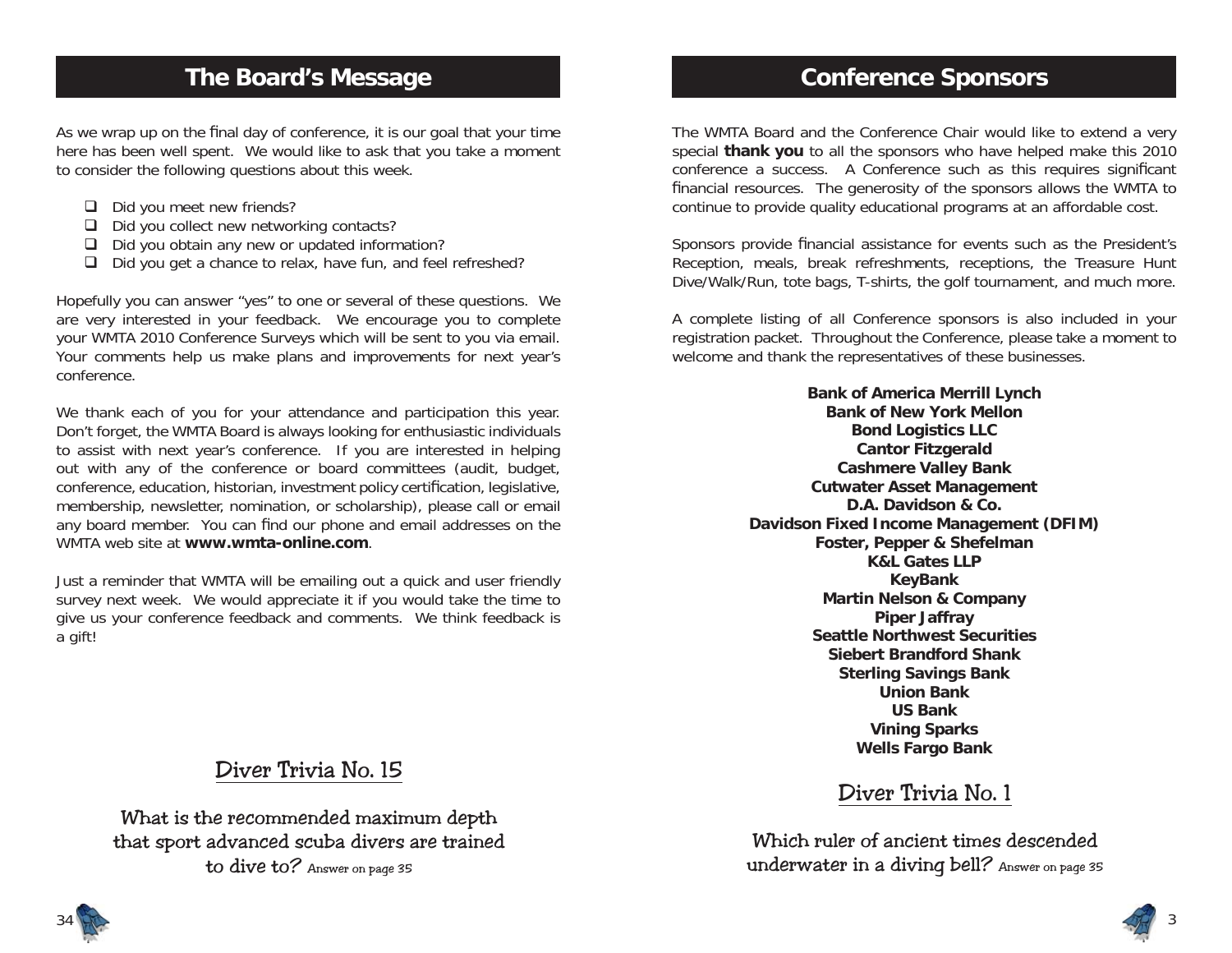# **General Information**

#### **Badges**

Please wear your Conference badges to all functions.

#### **Conference Registration**

The WMTA Conference Registration Table is located in the foyer of Campbell's Resort & Conference Center. All Conference attendees must register and obtain identification badges for themselves and guests who will be attending Conference activities. To receive your Conference materials and Conference badge, please check in at the Conference Registration Table.

#### **Meals**

Meals provided with conference registration include:

- Wednesday pre-conference box lunch
- Wednesday dinner at Campbell's
- Thursday buffet breakfast
- Thursday lunch
- Thursday wine tasting reception and banquet dinner
- Friday buffet breakfast
- Friday lunch

#### **Meal Tickets**

Tickets for meals may be purchased during the conference at the Conference Registration Table.

| Meal               | Wednesday,<br>April 14th | Thursday,<br>April 15th | Friday,<br>April 16th |
|--------------------|--------------------------|-------------------------|-----------------------|
| Box lunch          | \$15                     |                         |                       |
| <b>Breakfast</b>   |                          | \$20                    | \$20                  |
| Lunch              |                          | \$20                    | \$20                  |
| Banquet dinner     |                          | \$35                    |                       |
| Golf course dinner | \$25                     |                         |                       |

#### **Dress**

Casual or business attire is appropriate for all conference activities. In conjunction with our theme, attendees are encouraged to wear their

# **Nominations for 2010-11 Board**

| <b>President</b>                                     | Doug Merriman, Finance Director, City<br>of Oak Harbor                             |
|------------------------------------------------------|------------------------------------------------------------------------------------|
| <b>President-Elect</b>                               | Ellen Dolan, Treasurer/Investment<br>Officer, City of Spokane                      |
| <b>Secretary</b>                                     | To be announced                                                                    |
| <b>Treasurer</b>                                     | Dianne Nelson, Finance Director, City<br>of Monroe                                 |
| <b>Board Members</b>                                 |                                                                                    |
| Position No. 1 - 2009-11                             | Deborah Booher, Finance Director, City<br>of Poulsbo                               |
| Position No. 2 - 2010-12                             | Arif Kanji, Investment Officer,<br>Snohomish County                                |
| Position No. 3 - 2009-11                             | Robbi Stedman, LGIP Administrator,<br>Office of the State Treasurer                |
| Position No. 4 - 2010-12                             | Shelly Carter, Accountant, City of<br>Olympia                                      |
| Position No. 5 - 2009-11                             | Lauri Hale, Treasury Manager, City of<br>Cheney                                    |
| Position No. 6 - 2010-12                             | Michael Olson, Deputy Director,<br>Finance and Administration, City of<br>Kirkland |
| <b>Immediate Past President</b>                      | Michael Legarsky, Finance Director,<br>City of Port Townsend                       |
| <b>APT US&amp;C Representative</b><br>and Ex-Officio | Doug Extine, Deputy Treasurer, Office<br>of the State Treasurer                    |

## Diver Trivia No. 14

After the Great Barrier Reef, what is the second largest reef system in the world? Answer on page 35



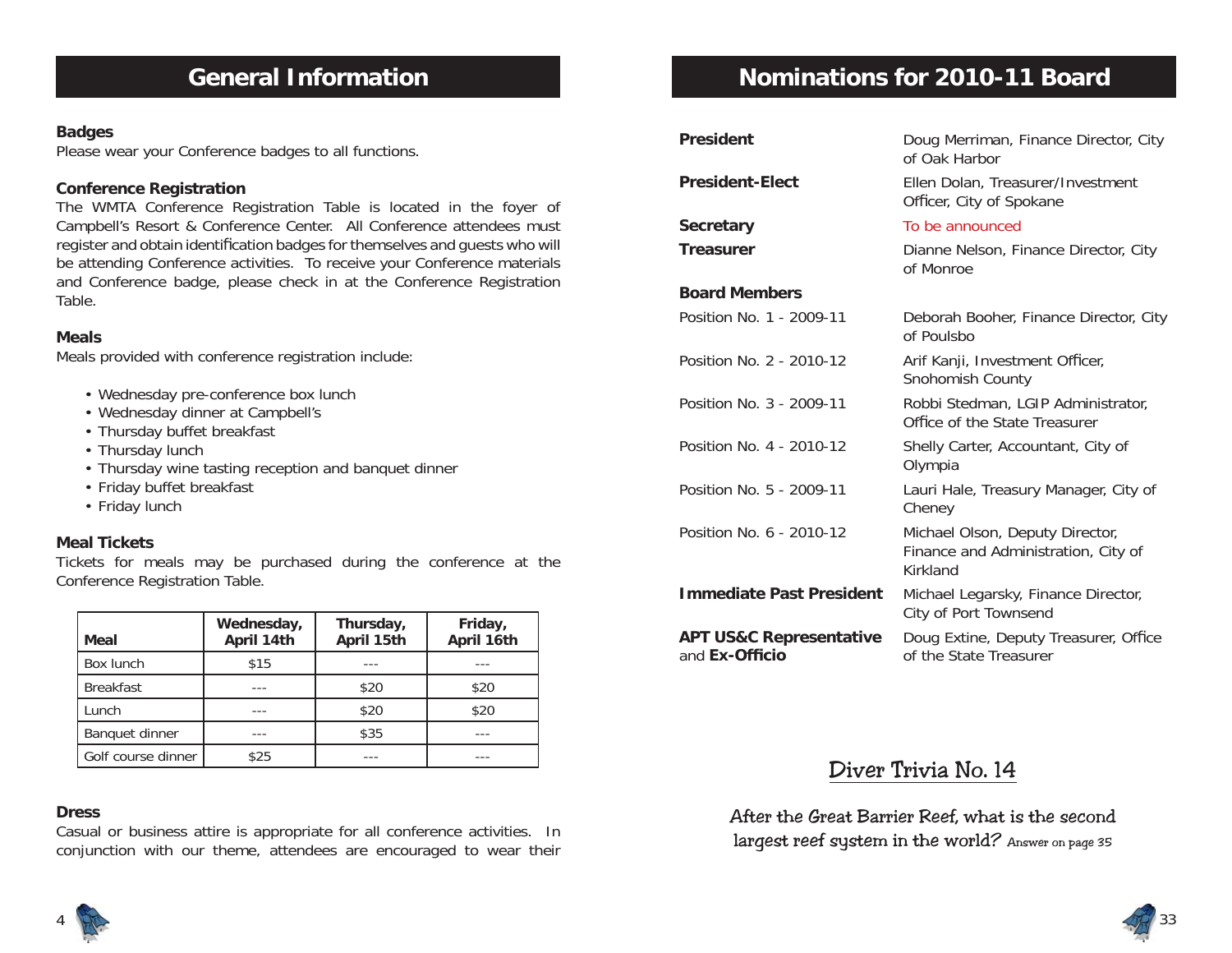## **President's Award**

Presented each year by the outgoing WMTA President, this award is given . . .

> **In recognition and appreciation for years of outstanding contributions to the membership of the Washington Municipal Treasurers Association.**

| Year | <u>Recipient</u>    |
|------|---------------------|
| 1996 | Kris Tompkins       |
| 1997 | Not awarded         |
| 1998 | Rosie Rumsey        |
| 1999 | Ron Strabbing       |
| 2000 | Not awarded         |
| 2001 | Wendy Picinich      |
| 2002 | Jim Hendrickson     |
| 2003 | Steve Kimble        |
| 2004 | Monica Haarstad     |
| 2005 | Nanci Lien          |
| 2006 | Kelly Devlin        |
| 2007 | Nanci Lien          |
| 2008 | Arif Kanji          |
| 2009 | <b>Rick Patrick</b> |
|      | Robbi Stedman       |

# **General Information**

festive and color attire at anytime during the conference – in particular, at Thursday's Wine Tasting Reception and banquet dinner and Diver Down Dance.

#### **Conference Facilities**

With the exception of the Golf Tournament, all conference activities will be held at Campbell's Resort. For your convenience, a site map is included inside the back page of this handbook.

#### **Business Center**

Campbell's Conference Center provides a business center for guests needing a private office, equipped with computer, internet, fax, copier, etc. Wireless internet is also available. The Business Center is located on the second floor of the Conference Center (just above the WMTA Conference Registration Table).

#### **Wireless Internet Access**

Campbell's Resort offers wireless internet access to their guests. Wi-Fi login cards are available at the hotel registration desk.

Diver Trivia No. 2

What deep diving records have been held by mathematicians? Answer on page 35

# Diver Trivia No. 13

Why can't divers localize the source of a sound underwater? Answer on page 35



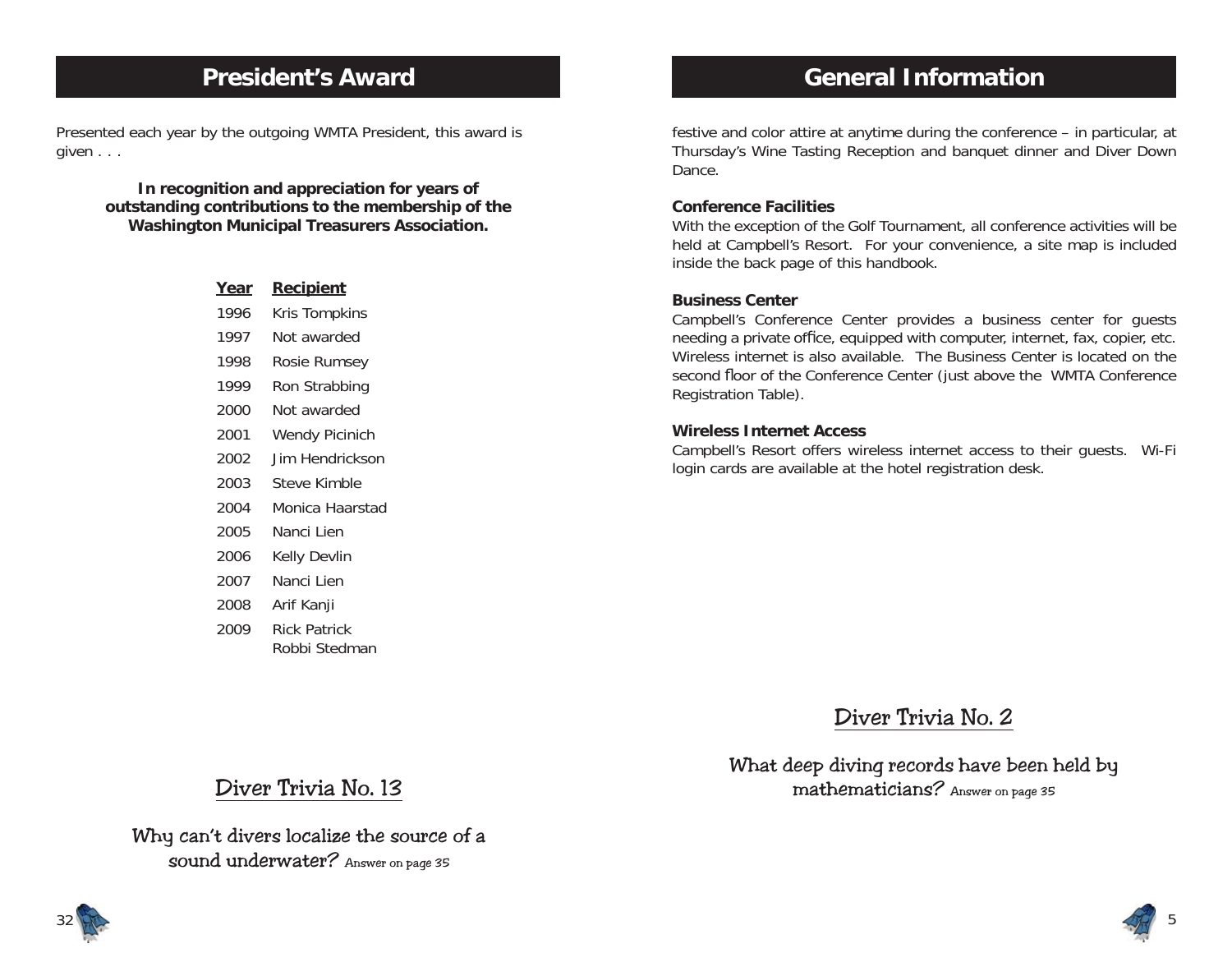# **Badges & Ribbons**

We ask for all conference attendees to wear their name badges to gain admission to conference activities and meals.

To assist you in recognizing officers, board members, and other conference participants, ribbons have been color coded as follows:

**President** – Dark green **President-Elect** – Dark blue**Secretary** – Dark blue **Treasurer** – Light yellow **Board Member** – Burgundy **Immediate Past President** – Red**Past President** – Purple **Committee Member** – Red**First Time Attendee** – Turquoise **Honorary Guest** – White **Sponsor** – Green **Speaker** – Bright yellow **Facilitator** – Black

#### **Badge Graphics**

And what do these little graphics on our name badges signify, anyway? The graphics indicate the population size of each attendee's jurisdiction. Attendees can look for these graphics at the various Roundtable sessions to help in networking with jurisdictions of similar size. See page 17 for suggested Roundtable times by size of entity. Remember these are only suggested times. You are welcome to attend any Roundtable that works for you.

Diver Trivia No. 3

What must a scuba diver never do underwater? Answer on page 35

# **2009-10 Officers & Board Members**

#### **Officers**

**President**Michael Legarsky, Finance Director, City of Port Townsend

**President-Elect**Doug Merriman, Finance Director, City of Oak Harbor

**Secretary** Ellen Dolan, Treasurer/Investment Officer, City of Spokane

**Treasurer**Vickie Storey, Clerk-Treasurer, City of Clarkston

**Immediate Past President**Nanci Lien, Fleets Administration Manager, City of Seattle

#### **Board Members**

**Board Position No. 1**Deborah Booher, Finance Director, City of Poulsbo

**Board Position No. 2**Arif Kanji, Investment Officer, Snohomish County

**Board Position No. 3**Robbi Stedman, LGIP Administrator, Office of the State Treasurer

**Board Position No. 4**Dianne Nelson, Finance Director, City of Monroe\*

**Board Position No. 5**Lauri Hale, Treasury Manager, City of Cheney

**Board Position No. 6**Michael Olson, Deputy Director, Finance and Administration, City of Kirkland

**APT US&C Representative**

Doug Extine, Deputy Treasurer, Office of the State Treasurer



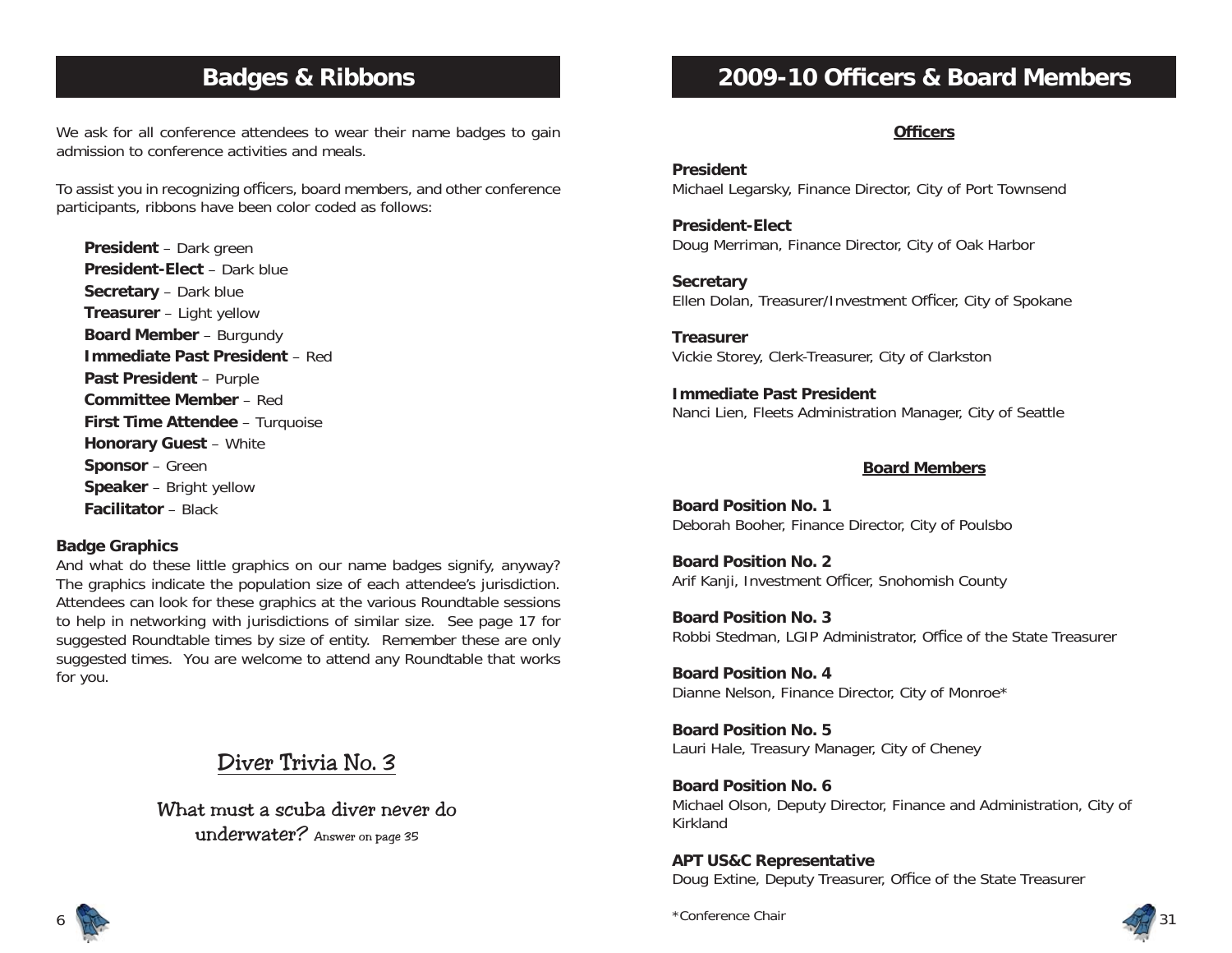# **Past Conference Themes**

| Year | <b>Theme</b>                                  | <b>President</b>             |
|------|-----------------------------------------------|------------------------------|
| 1984 |                                               | George Khatian               |
| 1985 |                                               | Lloyd Hara                   |
| 1986 |                                               | Paul Kasakabe                |
| 1987 |                                               | Betty Nahoopii               |
| 1988 |                                               | Harry Wong                   |
| 1989 |                                               | Lillian Luark                |
| 1990 | Country Western - "Visit Treasurers' Country" | Ann Berger                   |
| 1991 | 50s and 60s - "Remember When"                 | Paul Gudgerisson             |
| 1992 | Cruise - "Keeping Afloat in the 90s"          | Kristine Miller              |
| 1993 | Hawaiian Luau/South Seas - "Treasure Island"  | Dale Sciuchetti              |
| 1994 | Country Western - "A Fist Full of Dollar\$"   | Wendy Picinich               |
| 1995 | Star Trek - "Trekking Toward Tomorrow"        | Rob Hendrickson              |
| 1996 | Irish - "Green Grow the Dollar\$"             | Mike Murphy                  |
| 1997 | Jungle - "A Financial Safari"                 | Connie Leonard               |
| 1998 | Sports - "Financial All-Stars"                | Rosie Rumsey/<br>Randy Krumm |
| 1999 | South of the Border - "Viva La Finance"       | Ron Hupp                     |
| 2000 | Handyman - "Tooltime for Treasurers"          | Jim Hendrickson              |
| 2001 | Circus - "Under the Treasury Big Top"         | Monica Haarstad              |
| 2002 | Train - "All Aboard the Treasurers Express"   | Paulette Alvarado            |
| 2003 | Cameras - "Focus on Finance"                  | Ron Strabbing                |
| 2004 | Money Makes the World Go 'Round               | Yvonne Ziomkowski            |
| 2005 | Financial "Ports of Call"                     | Craig Kerr                   |
| 2006 | Financial "Roundup"                           | <b>Allan Martin</b>          |
| 2007 | Mardi Gras - "Ooh La La \$\$ Moo La La"       | Doug Extine                  |
| 2008 | Fishing for Silver - 25th Anniversary         | Doug Extine                  |
| 2009 | Follow the Financial Brick Road               | Nanci Lien                   |

# **Badge Graphic Key**



Diver Trivia No. 12

What is a "mermaid's purse"? Answer on page 35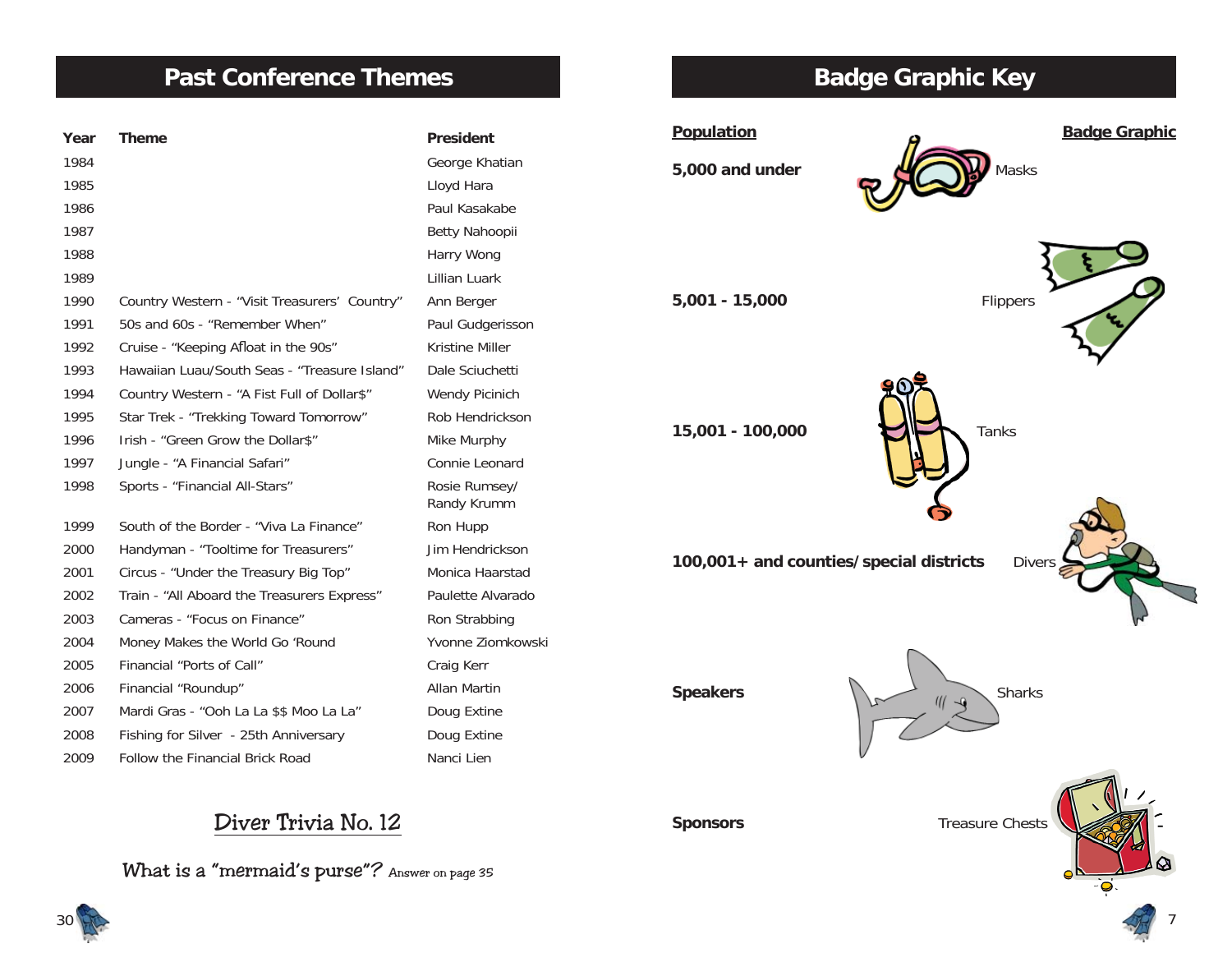#### **CPE/CPFA Credits**

CPE and CPFA credits for continuing professional standards are available for each of the sessions. Attendees should sign the attendance sheet at each session. The center of this Conference Handbook includes a "Record of Attendance" sheet to be completed and retained by attendees to verify attendance. WMTA will provide copies of the sign-in sheets online for CPE credits purposes only. For others certifications, attendees should be sure to retain your handbook "Record of Attendance."

#### **Feedback and Comments**

In our continuing effort to utilize technology to conserve resources, WMTA will be gathering your conference feedback through a quick and user friendly survey. The survey will be emailed to all conference attendees next week. When you receive the email, we would appreciate you taking a couple of minutes to share your thoughts about this year's conference. Your comments will help us to plan future conferences.

To ensure that you received the survey, MRSC needs to have your current email address. If you need to update your email information, just stop by the Conference Registration Table. You can also update your information online on the WMTA's web site (wmta-online.com) by clicking on the **Membership** button and accessing your membership record.

# Diver Trivia No. 4

How much nitrogen gas is in the air divers breathe? Answer on page 35

# **APT US&C**

**Certified Public Finance Administrator (CPFA)** recognizes public treasury and finance officials who have demonstrated a high level of professional competency through continuing education and professional experience. Successful applicants must have earned sufficient education and experience points and been a member of APT for two consecutive years. Members who already have the CPFA designation are required to maintain the certification every five years. Educational programs are offered at CPFA approved university programs; APT state association conference and annual APT conferences.

**Investment Policy Certification** allows public treasury officials to submit their government's investment policies to APT for peer review. The association's Investment Policy Program provides public investors with guidance and technical assistance in developing a comprehensive written investment policy. APT's model investment policy includes those elements that are essential to a good policy and includes an outline to help develop policies suited to your entity.

**Cash Handling Certification** provides treasury officials the opportunity to submit their government's cash handling program for review and certification. APT's model cash handling manual is an excellent resource that includes training modules, glossary of terms, a cash handling training seminar syllabus, sample cash handling legislation, and an application for the certification program. The association's cash handling training seminars are open to public treasury officials throughout the year.

**Debt Policy Review and Certification** program provides treasury and financial officials with the Debt Policy Handbook to be used as a quide for preparing their own unique policy. This handbook provides practitioners with the information necessary for preparing a comprehensive capital financing policy. It includes chapters on: assessment and funding alternatives; issuance of obligations; administration of obligations; and using pertinent internet sites. The handbook includes instructions and an application to have your policy certified.



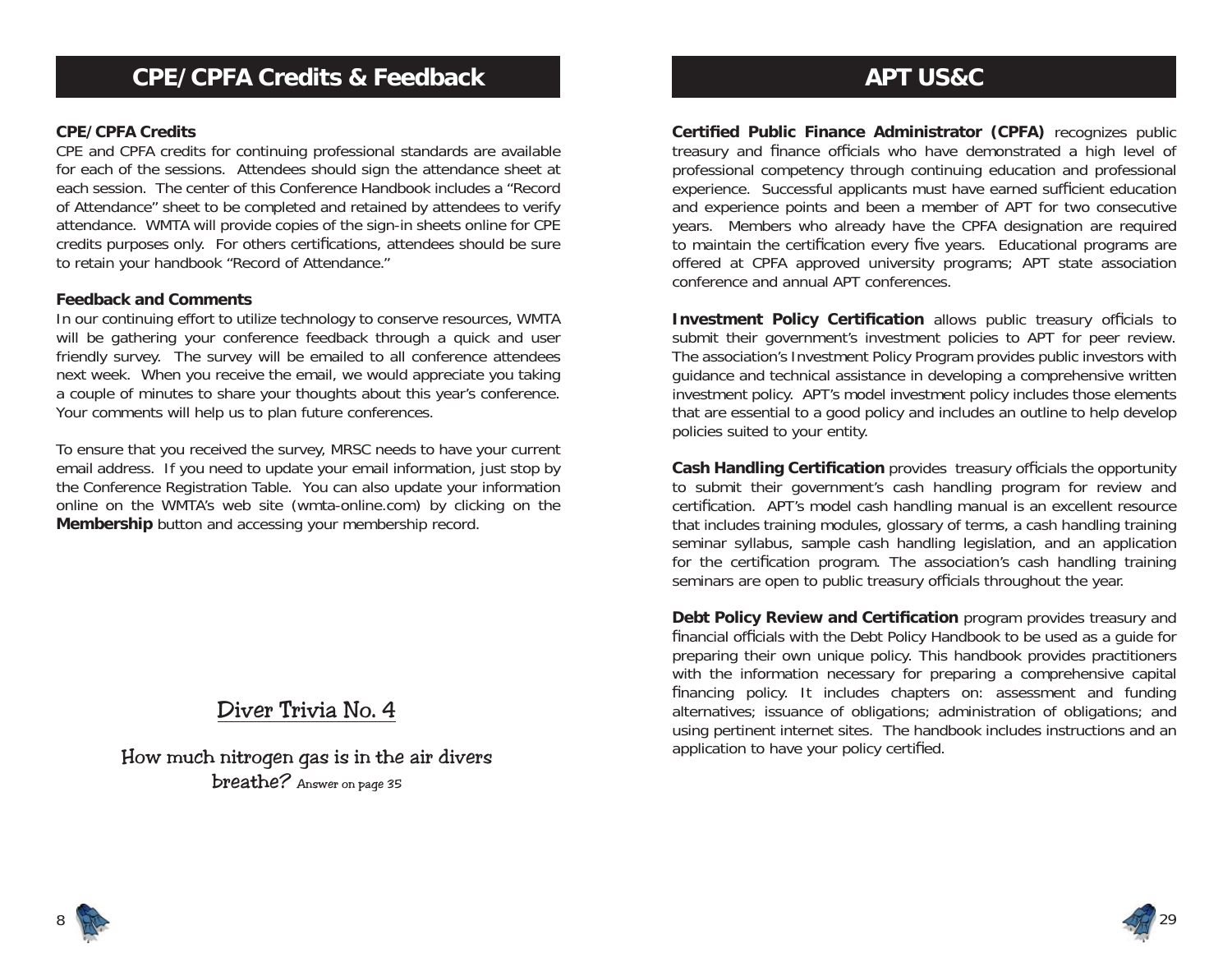# **APT US&C**

The Association of Public Treasurers of the United States and Canada (APT US&C) is a non-profit corporation established in 1965 with the express purpose of serving public treasury officials.

The Association provides educational seminars and conferences, publications, policy and legislative information, and technical assistance to members.

APT's key areas:

- Cash Management
- Bank Services
- Investment Policies & Practices
- Debt Management
- Internal Controls
- Pension & Benefits Administration
- Technology
- Cash Handling
- Revenue Collections
- New Revenue Sources

Join us for our 45th annual conference:

**July 25-28, 2010** Charleston Place, Charleston, South Carolina

#### **"Coasting the Current Trends in Public Treasury"**

WMTA scholarships may be available. Visit **wmta-online.com**.

For information about APT US&C and its programs see their web site or contact their office at:

> APT US&C962 Wayne Avenue, Suite 910 Silversprings, MD 20910 (301) 495-5560 • (301) 495-5561 Fax www.aptusc.org info@aptusc.org

# **Conference Program – Wednesday**

| <b>Conference Registration Table Hours</b>                                                                                  | 8:30am - 3:00pm  |
|-----------------------------------------------------------------------------------------------------------------------------|------------------|
| <b>Golf Tournament</b>                                                                                                      | 11:30am - 5:30pm |
| <b>Internal Controls</b><br>Location: East and West Rooms (upper level)<br>Speaker: Michael Legarsky, City of Port Townsend | 9:00am - 12:00pm |

This session is intended to introduce finance professionals to broad concepts of internal control as well as the practical applications that may be encountered in conducting daily business. Beginning with internal control theories, we will look at the various purposes of internal control.

Next, we will examine the accounting structure, and see how internal controls are integrated into the business of government. The variety of governmental transactions all have key processes that are needed to adhere to good internal control practices. We will identify four key practices needed to safeguard transactions. Also, we must be mindful of significant Washington State laws that govern the accounting of these transactions. We will look at these key laws to see if our existing practices are in compliance.

Finally, we will review some past case studies of frauds, and how they affected local governments. These case studies may provide some insight into how these frauds occurred, and how internal controls were compromised. As part of this review, we will attempt to understand some of the key attributes of fraudsters.

# Location: Ballroom I

#### **Cash Handling 9:00am - 12:00pm**

Speaker: Kirsten Yniguez and Joanna Guzman, Benton County Treasurer's Office

Improve cash handling skills and knowledge:

 • Complete check and cash transactions according to the banking industry's specifications



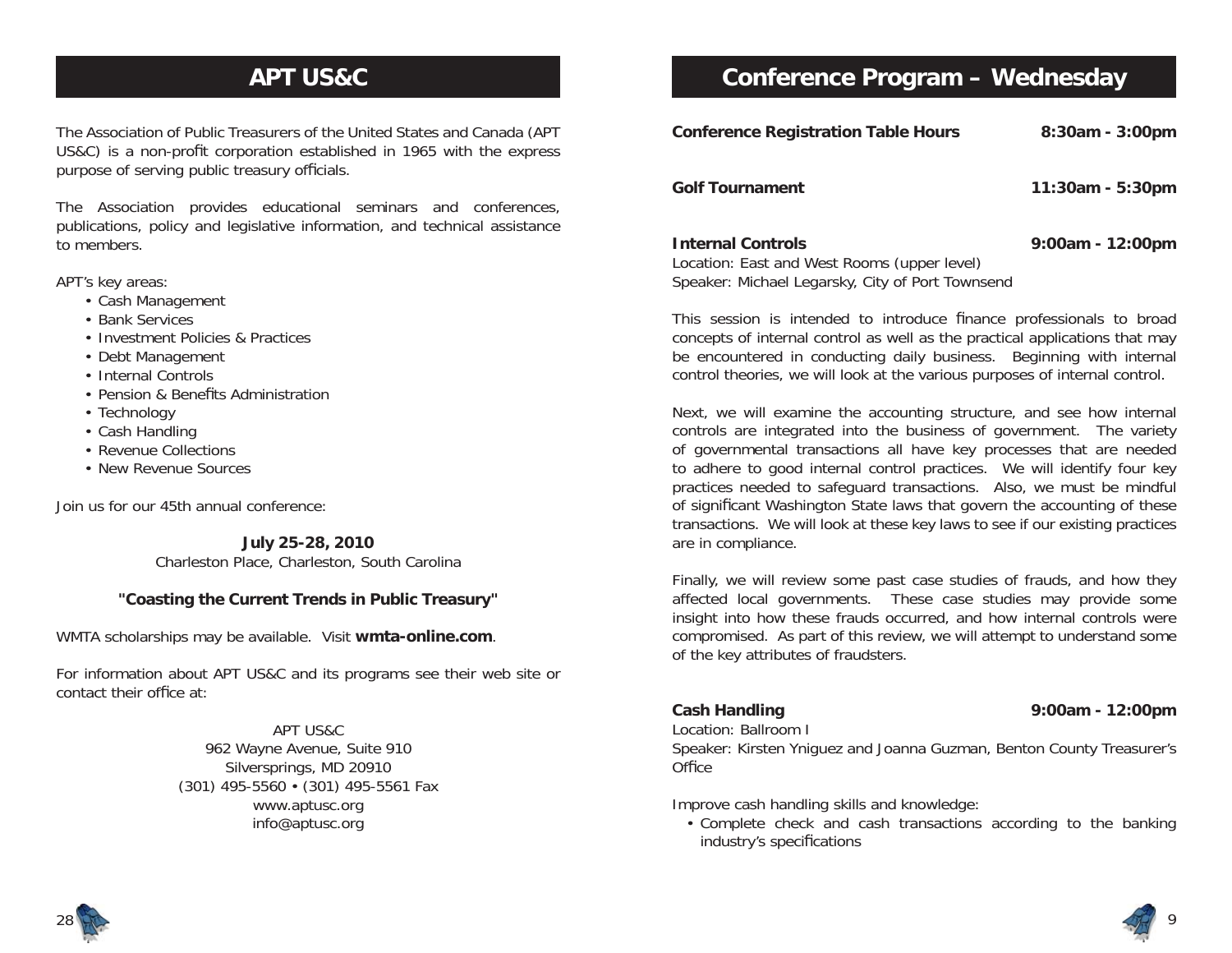# **Conference Program – Wednesday**

Increase cash handler's accountability:

- Perform cash handling duties according to the Internal Control Policies
- Decrease over/short occurrences

Improve internal control:

• Demonstrate knowledge of security and loss prevention procedures

**Lunch 12:00pm - 1:00pm**

Location: Box Lunches, Stehekin Foyer (upper level) Sponsors: Foster, Pepper & Shefelman and Piper Jaffray

### Nuts and Bolts of Finance 1:00pm - 4:00pm

Location: Ballroom ISpeaker: Nanci Lien, Fleets Administration Manager, City of Seattle

Whether you are a finance veteran or new to the field, you will enjoy this overview of government finance. We will touch on the basics and build from there: How is the governmental structure related to the accounting structure? Why do we have all those "funds"? How is budgeting different from accounting? How can we more effectively manage our budgets and help our customers get their jobs done, too? What do all those acronyms mean? Come to listen, come to participate, but most of all come and have some fun with your fellow number crunchers!

**Debt Issuance 1:00pm - 4:00pm**

Location: East and West Rooms (upper level) Speaker: Mike Jones, Bank of New York Mellon; Nancy Neraas, Foster Pepper PLLC; Dave Trageser, D.A. Davidson & Co.

There will be an overview of types of debt issued by Washington municipalities, steps and players involved in issuing debt, tax-exempt debt and issues to be aware of for outstanding debt.

# **Track 4 – Don't Forget to Breathe**

**Banking RFP: A How to Guide**

Location: East Room (upper level) Speakers: Deborah Booher and Jana McQuade, City of Poulsbo

With the ever changing economic environment and new banking regulations, it may be a good time to issue a Request for Proposal (RFP) for banking services. Hear from a City who recently went through a Banking RFP process including interviews, demonstrations, contract negotiations, and implementation.

> Thursday-3:10pm Tanks/Divers Friday-9:00am Masks/Flippers

Diver Trivia No. 11

How many hearts does an octopus have? Answer on page 35



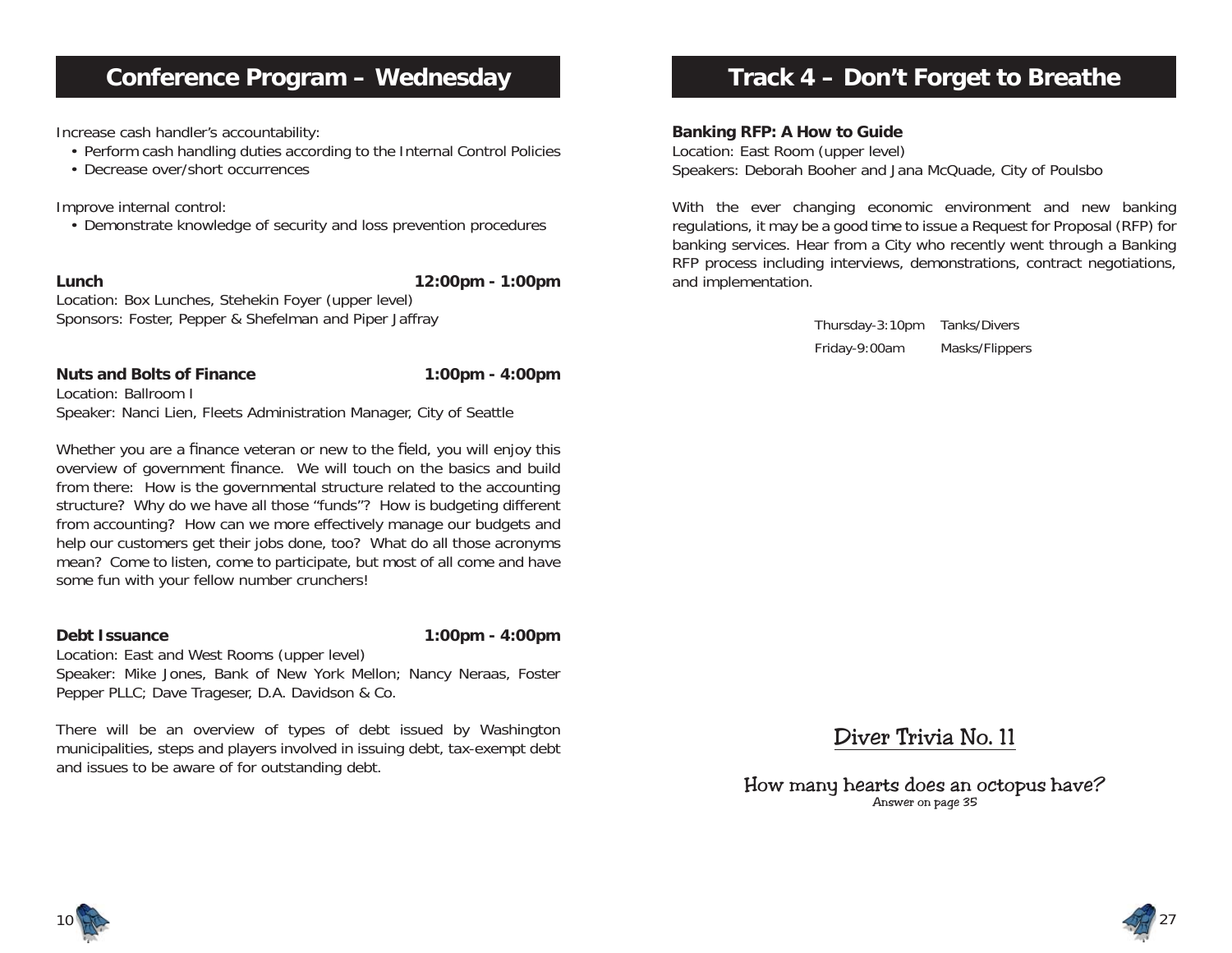# **Track 4 – Don't Forget to Breathe**

#### **Short Term Investments/Public Deposit Protection Commission Updates**

Location: Stehekin A (upper level)

Speakers: Robbi Stedman and Doug Extine, Office of the State Treasurer

Public fund investors in Washington State have a number of short-term investment options available to them, including the Local Government Investment Pool (LGIP). In addition to discussing the operational details and portfolio management strategies of the LGIP we will look at other short-term investment vehicles. We will also give a PDPC update. Finally, we will examine some of the logic and the procedures that public fund investors may use when deciding which investment options best suit their needs.

> Thursday-3:10pm Tanks/Divers Friday-9:00am Masks/Flippers

> > • • • • • • • • • •

#### **Legislative Update**

Location: West Room (upper level) Speakers: Jim Justin, Association of Washington Cities; Scott Merriman, Washington Association of County Officials

Representatives from AWC and WSAC will outline legislation that was recently approved impacting local governments. Other key issues proposed (both pro and con) but not approved, will also be discussed. Workshop participants will also hear what key issues will be advanced by local governments next year.

> Thursday-3:10pm Masks/Flippers Friday-9:00am Tanks/Divers

# **Conference Program – Wednesday**

**Dinner at Campbell's Resort 6:00pm** Location: Terrace Tent

This is a casual affair and a chance to meet new friends and catch up with old ones. No need to drive anywhere. Join us right here at the Campbell's Resort, in the tent just above the hotel check-in desk.

# Diver Trivia No. 5

What contribution did Leonardo da Vinci make to scuba diving? Answer on page 35



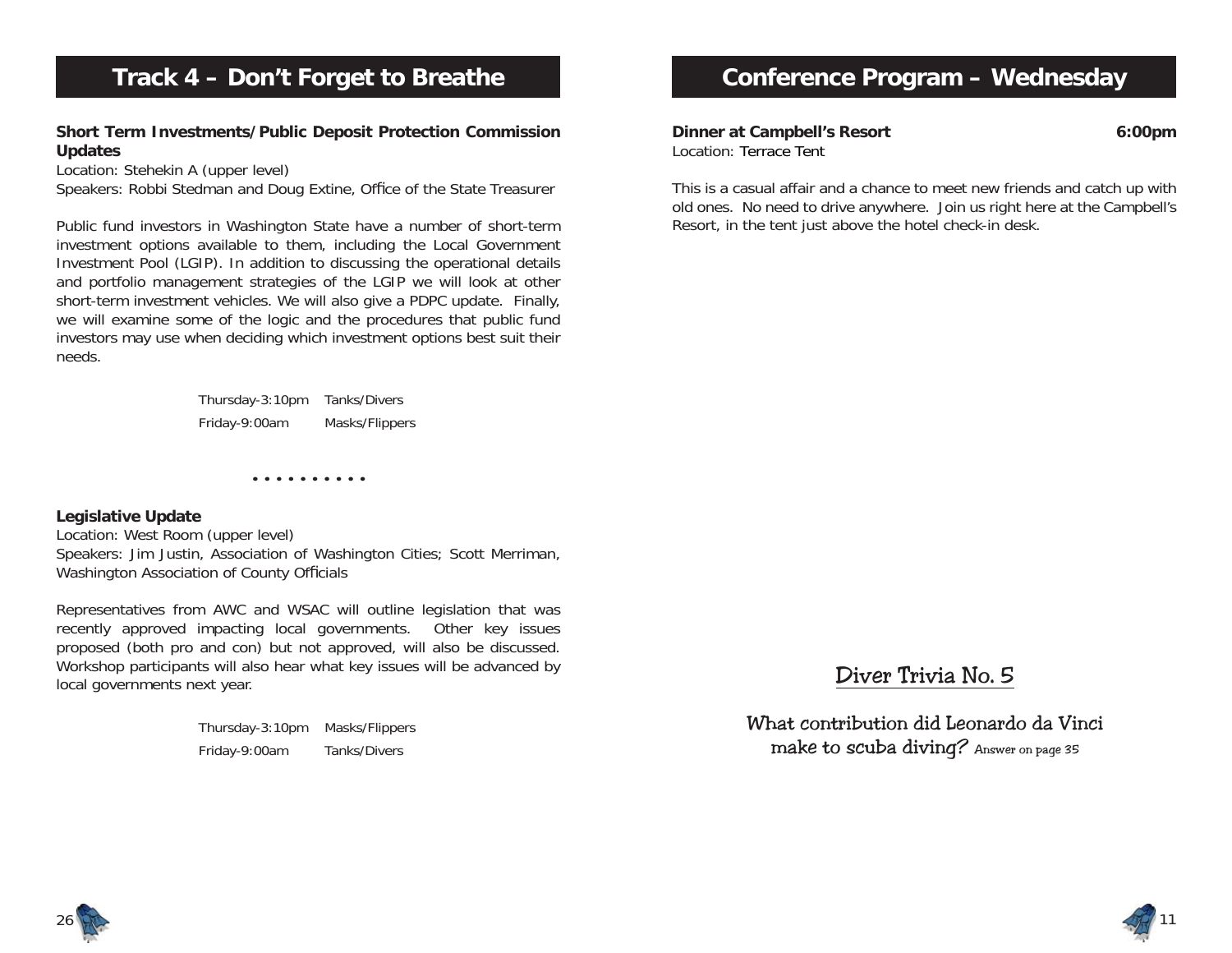# **Conference Program – Thursday**

**Treasure Hunt Dive/Walk/Run 6:30am**Location: Check in at the hotel lobby Sponsor: Wells Fargo Bank

On Thursday morning, get ready to strap on your snorkel and head on out to the "Wild Blue Yonder." Gather with your fellow divers in the hotel lobby then make sure your gear is tight as you get ready to submerge into the "already marked" dive plan. Don't worry; we've got spotters watching for sharks so you won't have to encounter any along the way. But if you do, just stay calm and RUN! No wet suit is required for this activity, but many THANKS to Wells Fargo for sponsoring this event and providing the cool shirts for those who complete this special dive.

| <b>Conference Registration Table Hours</b>                                                                                  | 7:30am - 3:00pm    |
|-----------------------------------------------------------------------------------------------------------------------------|--------------------|
| <b>Buffet Breakfast</b><br>Location: Main Ballroom<br>Sponsor: Union Bank                                                   | $7:30$ am - 8:30am |
| <b>General Session</b><br>Sponsor: Bank of America Merrill Lynch                                                            |                    |
| Welcome<br>Location: Stehekin Room (upper level)<br>• Pacific Northwest Flipper Squad<br>• Michael Legarsky, WMTA President | $8:30$ am          |
| Washington State's Economic and<br><b>Revenue Outlook</b>                                                                   | 9:00am - 10:15am   |

Location: Stehekin Room (upper level) Keynote Speaker: Arun Raja, State of Washington's Chief Economist

Our Keynote speaker will touch on the highlights of the current national economic outlook. His presentation will compare Washington State's forecast with what is happening at the national level and will explain the difference between the two.

# **Track 3 – The Basics of Treasure Hunting**

**Municipal Bond Market Update**

Location: Stehekin B (upper level) Speakers: Jane Towery, Piper Jaffray; Scott Bauer, DashenMusselman, Inc.

Topics to be included in the session would be an update on current interest rates for tax-exempt securities as well as taxable issues; "Build America Bonds" and Recovery Zone Bonds; who the investors are; what the current hot topics are for the rating agencies; use of bond insurance; the value of tax credit bonds; value of GO vs. revenue bonds; importance of secondary market disclosure; various tools and sources of information.

> Thursday-3:10pm Masks/Flippers Friday-9:00am Tanks/Divers

Diver Trivia No. 10

Name the world's most venomous creature. Answer on page 35



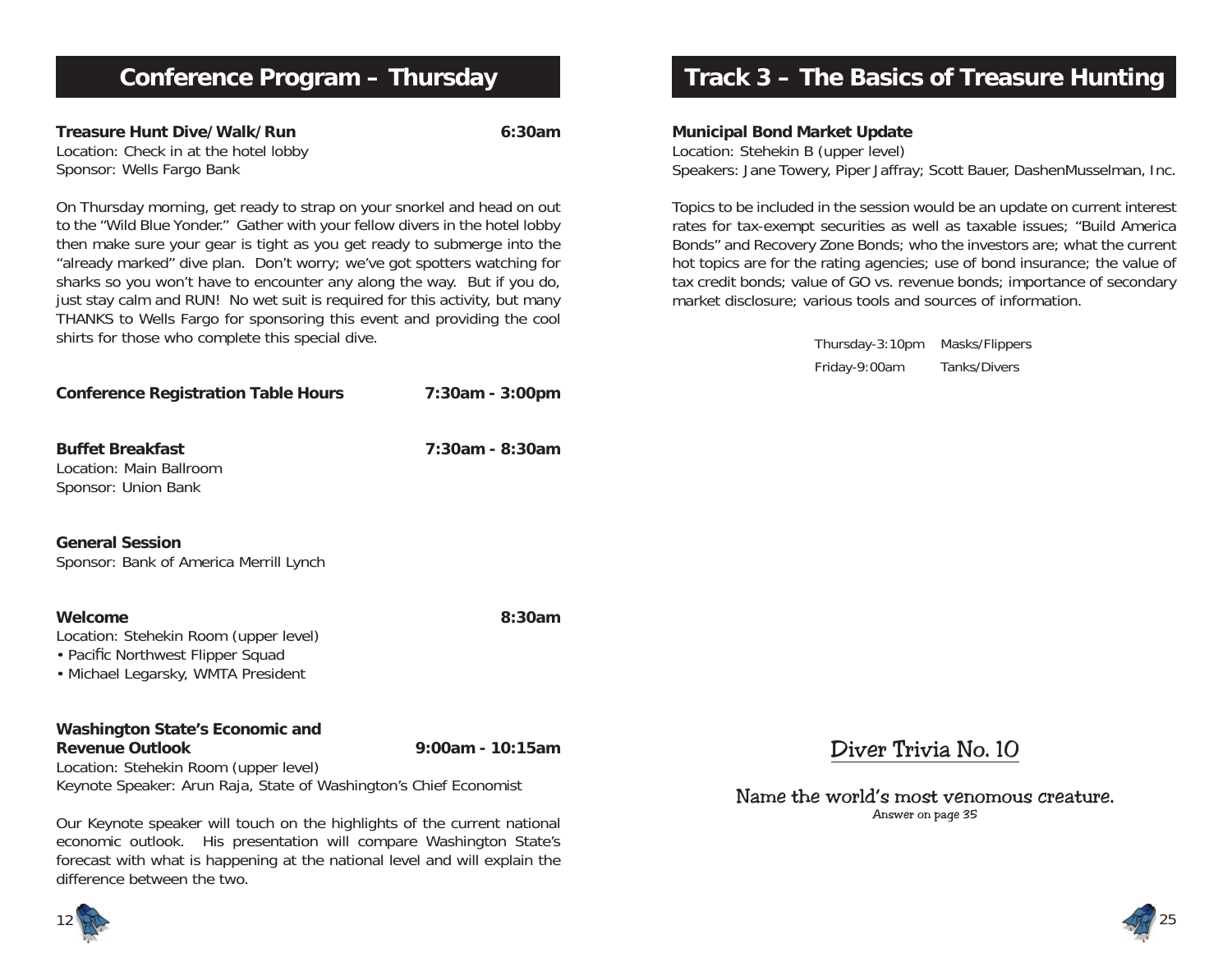# **Track 3 – The Basics of Treasure Hunting**

#### **Payment Solutions**

Location: River Room (across the street from the Campbell's Bistro) Speaker: Michael F. Hodge, U.S. Bank

There have been significant changes to the Payment Acceptance environment. Whether that is Payment Card Industry (PCI), Convenience Fees, Software/Point of Sale (POS) solutions, or Web Processing. We will have a candid conversation on all aspects of card acceptance. Learn what you can do to make the process convenient for your payee and also cost effective for your business.

> Thursday-3:10pm Masks/Flippers Friday-9:00am Tanks/Divers

> > • • • • • • • • • •

#### **Open Public Meetings and Executive Sessions**

Location: A/B Section of Cafe/BistroSpeaker: Patrick Mason, Municipal Research and Services Center

One of the primary legal doctrines that elected and appointed officials must be familiar with is the Open Public Meetings Act. This session will provide an overview of the requirements of the Open Meetings Act, including an overview of the reasons for which a governing body may meet in closed or executive session. The session will highlight inadvertent ways the Act can be violated, such as e-mail meetings, serial meetings or use of social media. A focus of the session will be on staff responsibilities for complying with the Act, such as required notice, proper procedures to go into executive session, and what must be reflected in the minutes so as to avoid issues with the Office of the State Auditor.

> Thursday-3:10pm Tanks/Divers Friday-9:00am Masks/Flippers

# **Conference Program – Thursday**

**Break 10:15am - 10:30am**

#### **The Evolution of Municipal Government in Washington 10:30am - 11:30am**

Keynote Speaker: Steve Lundin is an expert on all aspects of local government law in Washington State.

This session will provide a description of the development of municipal government from its inception in early territorial days until the present and distinguish municipal governments from other types of local government.

#### **Lunch and Business Meeting 12:00pm - 1:15pm**

13

Location: Main BallroomSponsor: Sterling Savings Bank

- President's Welcome
- Special Recognition
- Approval of Minutes for 2009 Business Meeting
- Awards
- Investment Policy Certifications
- Debt Policy Certifications
- President's Award
- Nominations for 2010-11 WMTA Officers and Board Members (information on page 33 in your conference handbook)

### Diver Trivia No. 6

What role did shellfish play in the Cold War? Answer on page 35

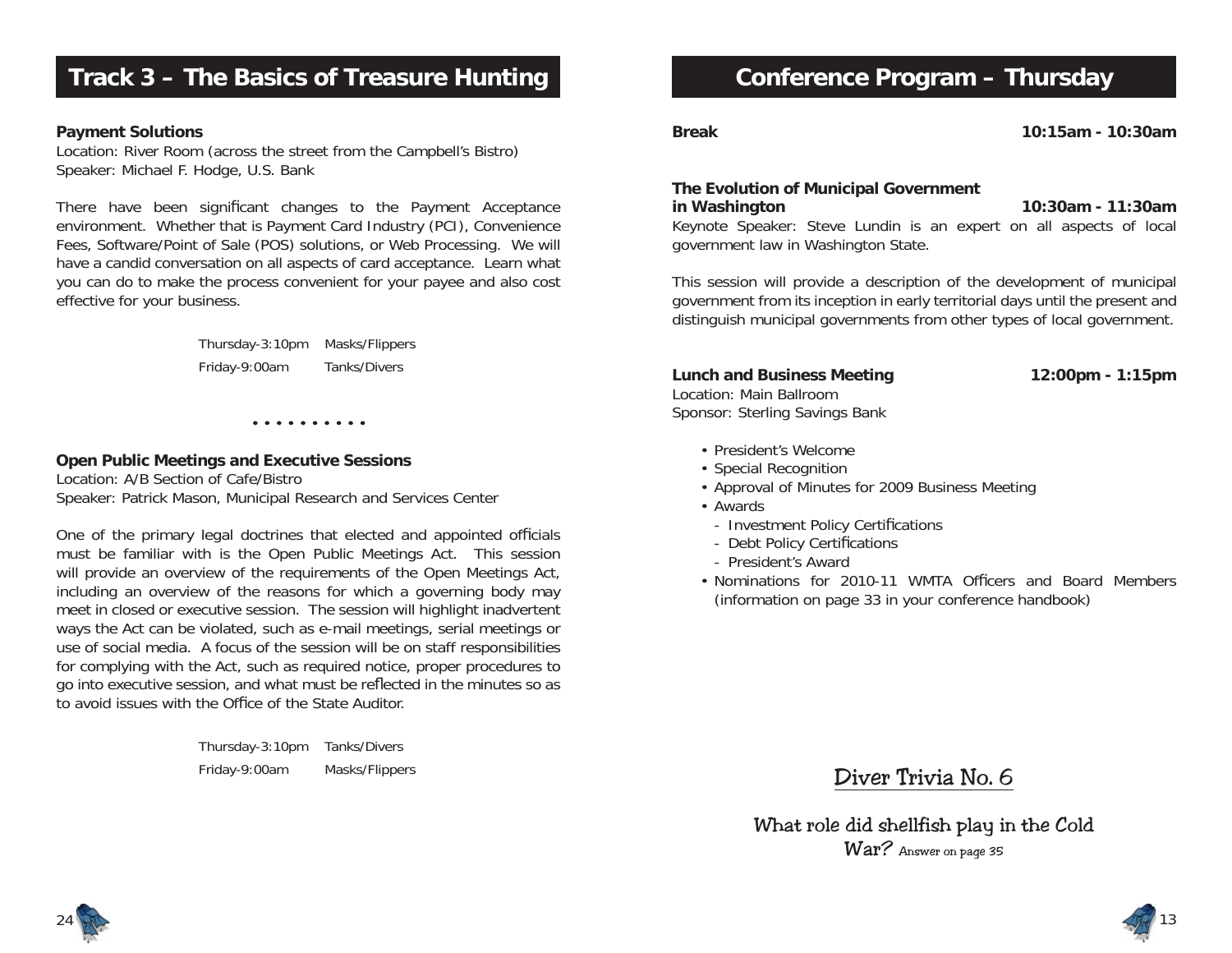# **Conference Program – Thursday**

conference. The raffle takes place at lunch on Friday and always ends with the ultimate prize, the combo HD TV/DVD player (thanks for sponsoring, Vining Sparks). Proceeds from these two fund-raisers provide scholarships to the WMTA State Conference and the APT National Conference. Since 1985, WMTA has awarded over **\$55,000** in scholarships to assist local governments in staying connected to these organizations that provide

| <b>Roundtable Sessions</b><br>(see pages 20-27 for Roundtable descriptions)                                                                                                                                                                                                                                                                                                                                                                                                                    | $1:30$ pm - $2:50$ pm | <b>Red Flag Rules</b><br>Location: Fireplace Loft (upstairs hotel lobby)<br>Speaker: Kristin Eick, Ogden Murphy Wallace PLLC                                                                                                                                                                               |
|------------------------------------------------------------------------------------------------------------------------------------------------------------------------------------------------------------------------------------------------------------------------------------------------------------------------------------------------------------------------------------------------------------------------------------------------------------------------------------------------|-----------------------|------------------------------------------------------------------------------------------------------------------------------------------------------------------------------------------------------------------------------------------------------------------------------------------------------------|
| <b>Break</b>                                                                                                                                                                                                                                                                                                                                                                                                                                                                                   | $2:50$ pm - $3:10$ pm | This class will focus on the Red Flag Rules, the recent Federal Trade<br>Commission regulations requiring creditors to monitor accounts for                                                                                                                                                                |
| <b>Roundtable Sessions</b><br>(see pages 20-27 for Roundtable descriptions)                                                                                                                                                                                                                                                                                                                                                                                                                    | $3:10$ pm - $4:40$ pm | suspicious activity indicating identity theft. We will discuss what types<br>of city accounts are subject to the regulations, how to draft a policy as<br>required by the regulations, and what steps to take when you discover<br>suspicious activity on an account. We will cover examples of suspicious |
| <b>Wine Tasting Reception</b><br>Location: Terrace Tent                                                                                                                                                                                                                                                                                                                                                                                                                                        | $5:30$ pm - $6:30$ pm | activity, known as "red flags," and provide an opportunity for attendees to<br>brainstorm and identify red flags based upon their experience.                                                                                                                                                              |
| Sponsor: Bank of New York Mellon                                                                                                                                                                                                                                                                                                                                                                                                                                                               |                       | Thursday-1:30pm<br>Tanks/Divers                                                                                                                                                                                                                                                                            |
|                                                                                                                                                                                                                                                                                                                                                                                                                                                                                                |                       | Friday-10:40am<br>Masks/Flippers                                                                                                                                                                                                                                                                           |
| <b>Banquet Dinner</b><br>Location: Main Ballroom<br>Sponsor: KeyBank                                                                                                                                                                                                                                                                                                                                                                                                                           | $6:30$ pm - 7:15pm    |                                                                                                                                                                                                                                                                                                            |
| <b>Auction and Raffle</b><br>Location: Main Ballroom                                                                                                                                                                                                                                                                                                                                                                                                                                           | 7:15pm - 8:00pm       |                                                                                                                                                                                                                                                                                                            |
| One of the highlights of the WMTA Conference is the live auction. On<br>Thursday evening, the atmosphere in the Main Ballroom comes alive as<br>conference attendees wave paddles and attempt to out-bid each other on<br>everything from T-shirts to sparkling crystal to sporting event tickets. And,<br>as we all know, without the auctioneer, none of this would be possible,<br>so we extend a big thank-you to George Honey and Northwest Auction<br>Services for helping us out again! |                       |                                                                                                                                                                                                                                                                                                            |
| You'll also notice WMTA board members selling raffle tickets throughout the                                                                                                                                                                                                                                                                                                                                                                                                                    |                       |                                                                                                                                                                                                                                                                                                            |

Diver Trivia No. 9

**Track 2 – Watch Out for Sharks!**

Who first proved that decompression sickness is caused by bubbles of nitrogen? Answer on page 35



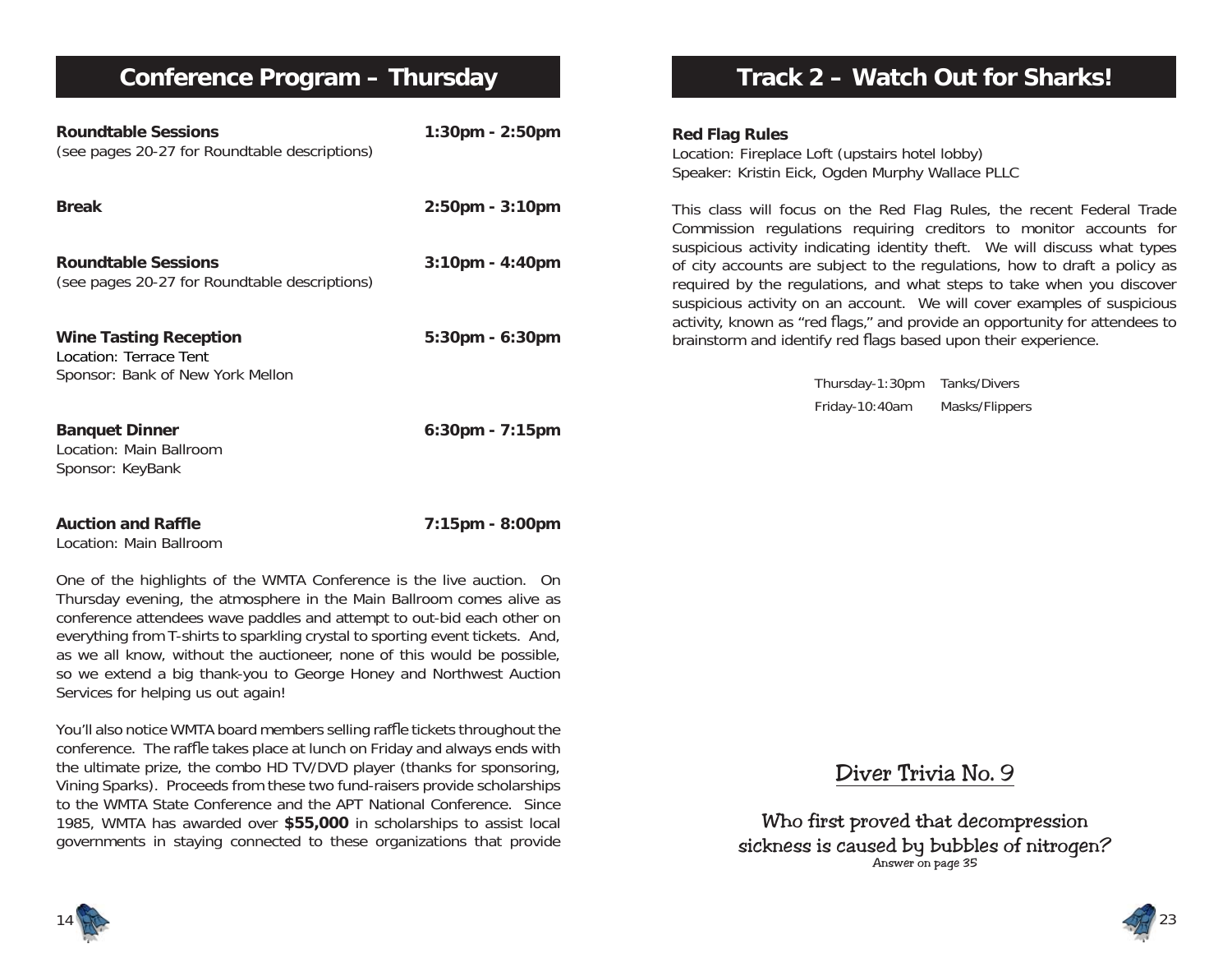# **Track 2 – Watch Out for Sharks!**

#### **Fundamentals of Investing Public Funds**

Location: Park Room South (across the street from the Campbell's Bistro, adjacent to the River Room) Speaker: Deanne Woodring, Davidson Fixed Income Management

This session will cover the key fundamentals of effective and responsible public fund portfolio management. How do you incorporate the core investment policy values of safety, liquidity and return in the real world? How do you balance your portfolio to provide return yet maintain an appropriate level of risk in the current low rate environment? What tools can you use to help you maintain a disciplined investment process? How do you communicate what is happening in the market, and its effect on your earnings, to your board or council? Bring your ideas, questions and challenges to an important session for anyone involved in the management of public funds.

> Thursday-1:30pm Tanks/Divers Friday-10:40am Masks/Flippers

> > • • • • • • • • • •

#### **SAO Accounting and Reporting Update**

Location: Park Room North (across the street from the Campbell's Bistro, adjacent to the River Room) Speakers: Christy Raske and Alexandra Johnson, State Auditor's Office

This roundtable will discuss accounting and reporting issues in the latest and future BARS updates. The roundtable will include new GASB standards and the new online reporting option for all local governments. There will also be an update on the BARS chart of accounts revision. Please bring your accounting and reporting questions to the Local Government Support Team.

> Thursday-1:30pm Masks/Flippers Friday-10:40am Tanks/Divers

# **Conference Program – Thursday**

invaluable educational and networking opportunities. Please come and participate by supporting these worthy and fun events!

#### **Music Entertainment & Diver Down Dance 8:15pm - 11:00pm** Location: Main Ballroom

And just when you thought you were ready to decompress, it's time to purge all those bubbles out of your lungs and get ready for your free assent and the second stage of the evening. So, take a really deep breath and get ready to "Scuba-Duba" with one of our very own. Beth Walz will be performing with her new band – The Twistin' Sixes. Whether you've seen her before or it's your first time, you won't want to miss this talented and entertaining group. If need be, extra oxygen tanks will be provided. Hey! Sharks just wanna have fun, too!

Diver Trivia No. 7

What is the largest animal species that has ever lived? Answer on page 35



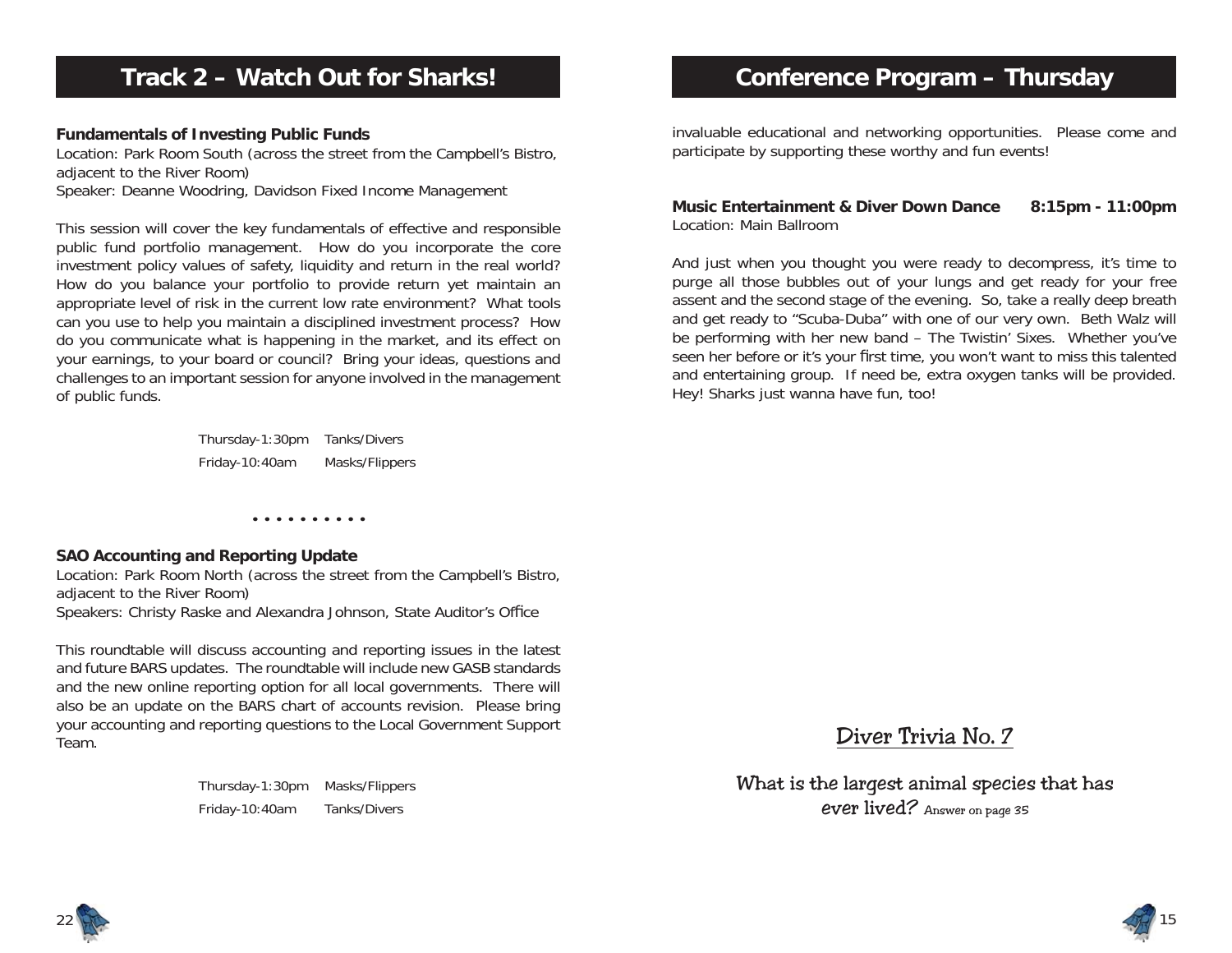# **Conference Program – Friday**

| <b>Buffet Breakfast</b><br>Location: Main Ballroom<br>Sponsor: Cutwater Asset Management                                                                                     | 7:30am - 8:45am    | <b>ABC's of Bonds</b><br>Location: Edmunds Room (upper level)<br>Speaker: Jim Nelson, Martin Nelson & Company                                                                                                                                                                       |
|------------------------------------------------------------------------------------------------------------------------------------------------------------------------------|--------------------|-------------------------------------------------------------------------------------------------------------------------------------------------------------------------------------------------------------------------------------------------------------------------------------|
| <b>Roundtable Sessions</b><br>(see pages 20-27 for Roundtable descriptions)                                                                                                  | $9:00am - 10:20am$ | Have you wondered how bond financings are occurring during these<br>challenging economic times? What happened to those "AAA" rated bond<br>insurance companies? The ABC's of Bonds will answer these questions<br>and many more, while discussing: Types of Bond Financing Methods; |
| <b>Break</b>                                                                                                                                                                 | 10:20am - 10:40am  | Planning for a Rating or Rating Upgrade; Interest Rate Outlook and the<br>Bond Market; and Key Points to Prepare for a Future Bond Issue.                                                                                                                                           |
| <b>Roundtable Sessions</b><br>(see pages 20-27 for Roundtable descriptions)                                                                                                  | 10:40am - 12:00    | Thursday-1:30pm<br>Masks/Flippers<br>Friday-10:40am<br>Tanks/Divers                                                                                                                                                                                                                 |
| <b>Farewell Lunch and Scholarship</b><br><b>Raffle Drawing</b><br>Location: Main Ballroom<br>Sponsors: Seattle Northwest Securities, Vining Sparks, and Cantor<br>Fitzgerald | 12:00pm - 1:00pm   |                                                                                                                                                                                                                                                                                     |

# Thank you for coming!

You can now ascend from the 27th Annual WMTA Conference. You have satisfied the required safety stops to expel excess nitrogen from your blood and tissues. Hopefully, your underwater lift bag has a treasurer chest attached to it.

## Diver Trivia No. 8

**Track 1 – Into the Wild Blue Yonder**

How much treasure did Mel Fisher find from the discovery of the Nuestra Senora de Atocha? Answer on page 35



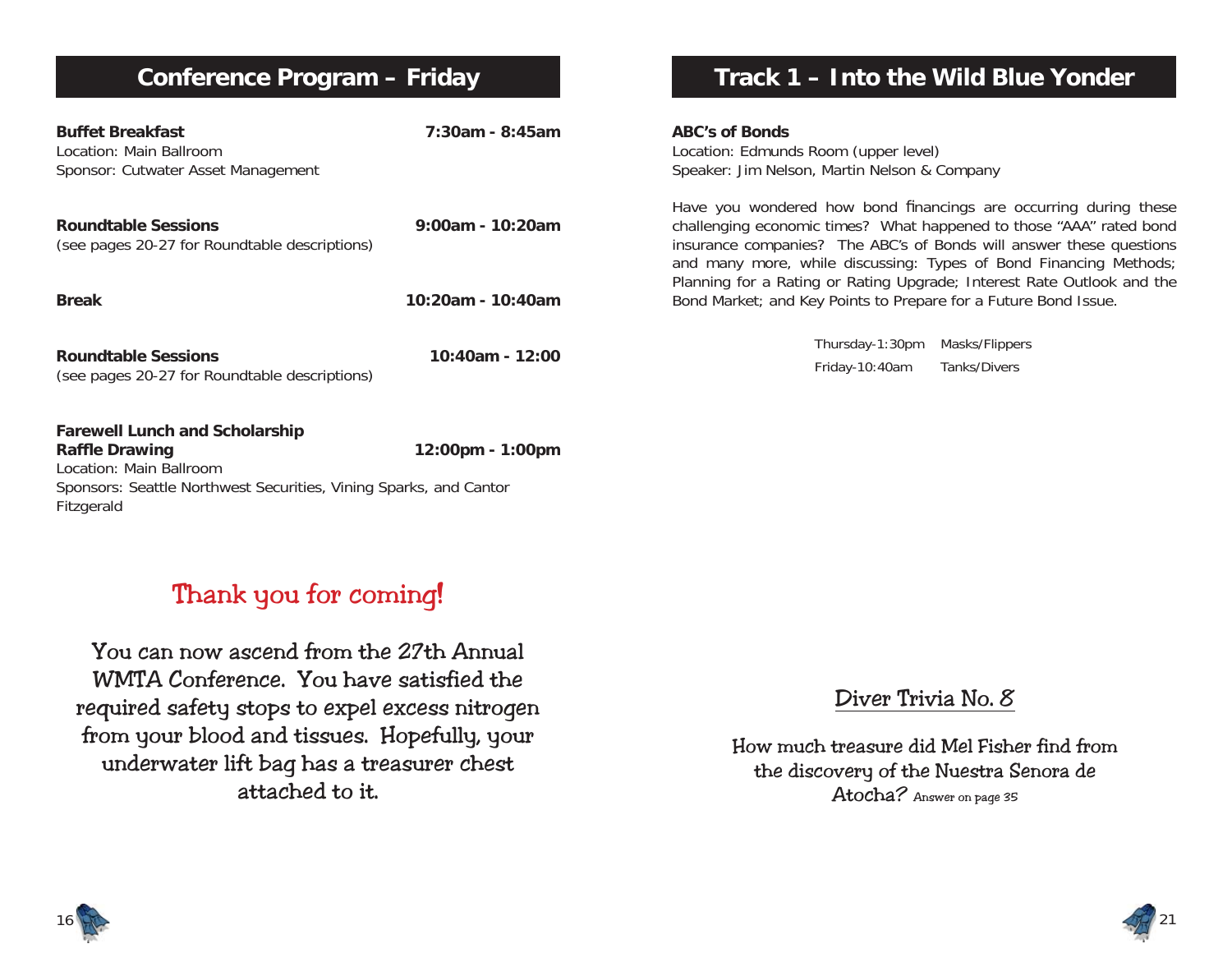| Roundtable Times Based on Size and Type of Entity                                           |                |                |                |                              |
|---------------------------------------------------------------------------------------------|----------------|----------------|----------------|------------------------------|
|                                                                                             |                | Thursday       |                | Friday                       |
|                                                                                             | 1:30-2:50      | $3:10-4:40$    |                | $9:00 - 10:20$   10:40-12:00 |
| Track 1 - Into the Mild Blue Yonder                                                         |                |                |                |                              |
| Washington State Cooperative Contracting (Ballroom III)                                     | Masks/Flippers | I              | $\overline{1}$ | Tanks/Divers                 |
| Disbursement Options/Technology (Monfort Room)                                              | Tanks/Divers   |                | п              | Masks/Flippers               |
| ABC's of Bonds (Famurads Room)                                                              | Masks/Flippers |                |                | Tanks/Divers                 |
| Track 2 - Watch Out tor Sharks                                                              |                |                |                |                              |
| Fundamentals of Investing Public Funds (Park Room South)                                    | Tanks/Divers   |                | ı              | Masks/Flippers               |
| SAO Accounting and Reporting Update (Park Room North)                                       | Masks/Flippers | T              | T              | Tanks/Divers                 |
| Red Flag Rules (Fireplace Loft)                                                             | Tanks/Divers   | I              | I              | Masks/Flippers               |
| Track 3 - The Basics of Treasure Hunting                                                    |                |                |                |                              |
| Payment Solutions (River Room)                                                              |                | Masks/Flippers | Tanks/Divers   |                              |
| Open Public Meetings and Executive Sessions (A/B Section of Cafe)                           | I              | Tanks/Divers   | Masks/Flippers | I                            |
| Municipal Bond Market Cpdate (Stehekin B)                                                   | I              | Masks/Flippers | Tanks/Divers   | I                            |
| Track 4 - Don't Forget to Breathe                                                           |                |                |                |                              |
| Short Term Investments/PDPC Updates (Stehekin A)                                            | $\overline{1}$ | Tanks/Divers   | Masks/Flippers | I                            |
| Legislative Update (West Room)                                                              | $\mathsf{I}$   | Masks/Flippers | Tanks/Divers   | I                            |
| Banking RFP: A How to Gride (East Room)                                                     | I              | Tanks/Divers   | Masks/Flippers | I                            |
| Note that these are suggested times only. Feel free to attend any class that works for you. |                |                |                |                              |

# **Track 1 – Into the Wild Blue Yonder**

### **Washington State Cooperative Contracting**

Location: Ballroom IIISpeaker: Bart Potter, Department of General Administration

Save time, resources and valuable funds by utilizing the power of state purchasing and contracting. Competitively awarded statewide and multistate contracts are in place and ready for your use, maximizing volume purchasing, bringing you lower prices, reducing administrative costs, and increasing diversity, competition and product availability. Learn how the state develops competitive bid documents, and finds best value opportunities to meet stakeholder needs. Free training, document templates, web-based advertising tools and vendor/customer education and tradeshows are just a few of the additional benefits available through the Office of State Procurement and the State Purchasing Cooperative.

> Thursday-1:30pm Masks/Flippers Friday-10:40am Tanks/Divers

> > • • • • • • • • • •

#### **Disbursement Options/Technology**

Location: Monfort Room (upper level) Speakers: Patricia Murphy, Sterling Savings Bank; Thomas Miller, Key Bank

As a government entity it is important to stay abreast of the various methods available to disburse funds. It is equally important to know the costs associated with making those disbursements. In this roundtable we will discuss both old and new ways of disbursing funds and the costs surrounding each.

> Thursday-1:30pm Tanks/Divers Friday-10:40am Masks/Flippers



# **Suggested Roundtable Times**